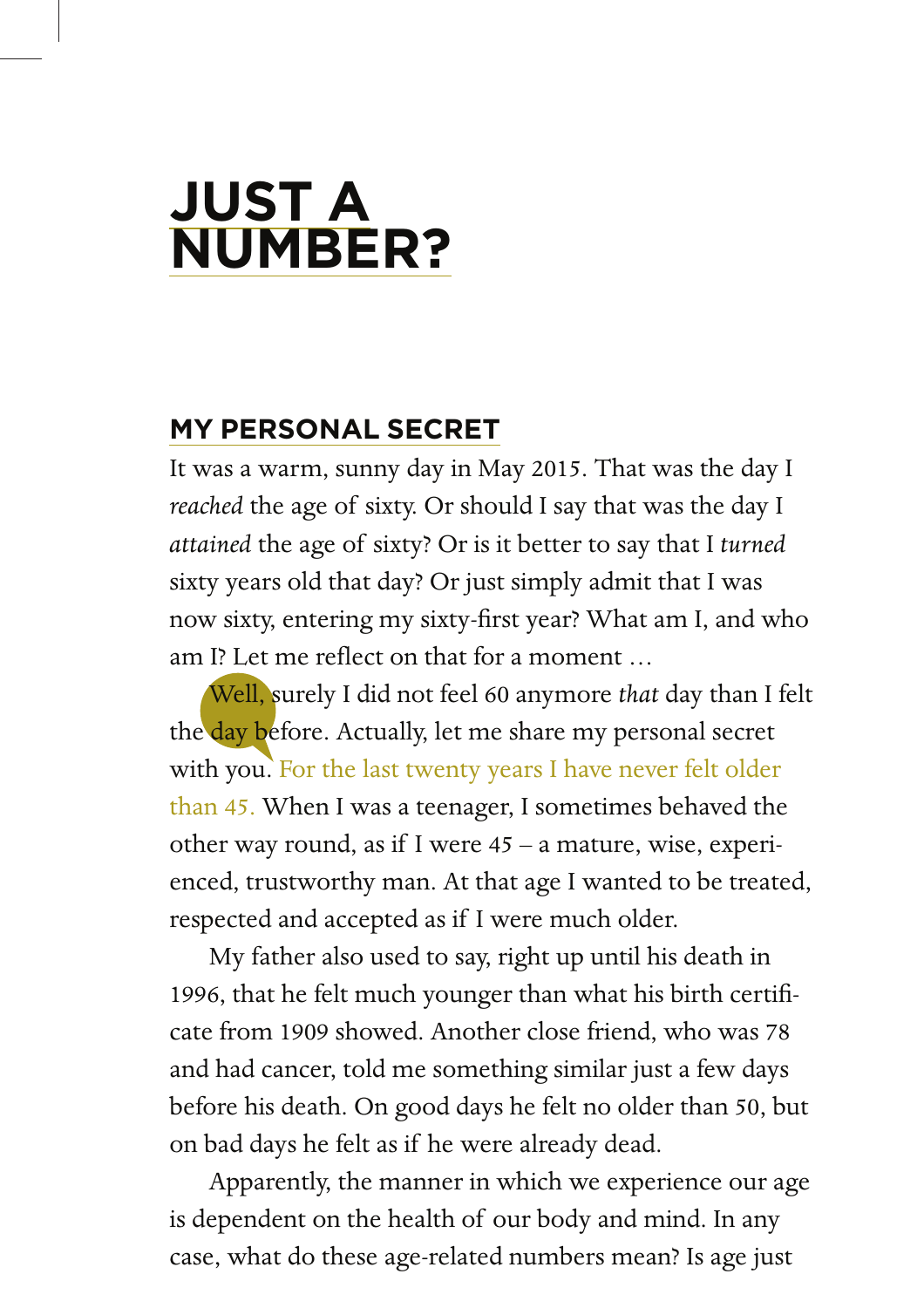a linear sequence of numbers that begins at zero when we are born and ends when we die?

 Age, no doubt, touches all areas of our thoughts and actions, and much more. Indeed, the word 'age' encompasses the period from the dawn of time, with the Big Bang 14 billion years ago, up until today. Everything has an age. Age has an enormous significance for us human beings. How we consider and handle the question of age is based, not least, on our personal psychological interpretations. In this presentation, however, I must stay focused on my own research field.

 I am a gerontologist, and I study age and ageing. The word 'gerontology' comes from the Greek words *geron*, meaning 'old person', and *logia*, meaning 'the study of '. More precisely, I am a biogerontologist, so I do research on the biological mechanisms of ageing, and how and why our bodies become old.

 We are born, we grow, we develop, mature, reproduce, become old, and eventually we die. This is the story of all living systems in one way or another. All biological systems – cells, tissues, organs, organisms – die, sooner or later. Therefore, first and foremost, I would think about age as a biological concept that marks our birth and death.

As a scientist I want to find out whether there is any specific stage in life when we begin to age. That is why, if not constantly then at least daily, I ponder several questions. What is it that makes us old? Does our age determine how long we will live? Could we live forever? Do we wish to live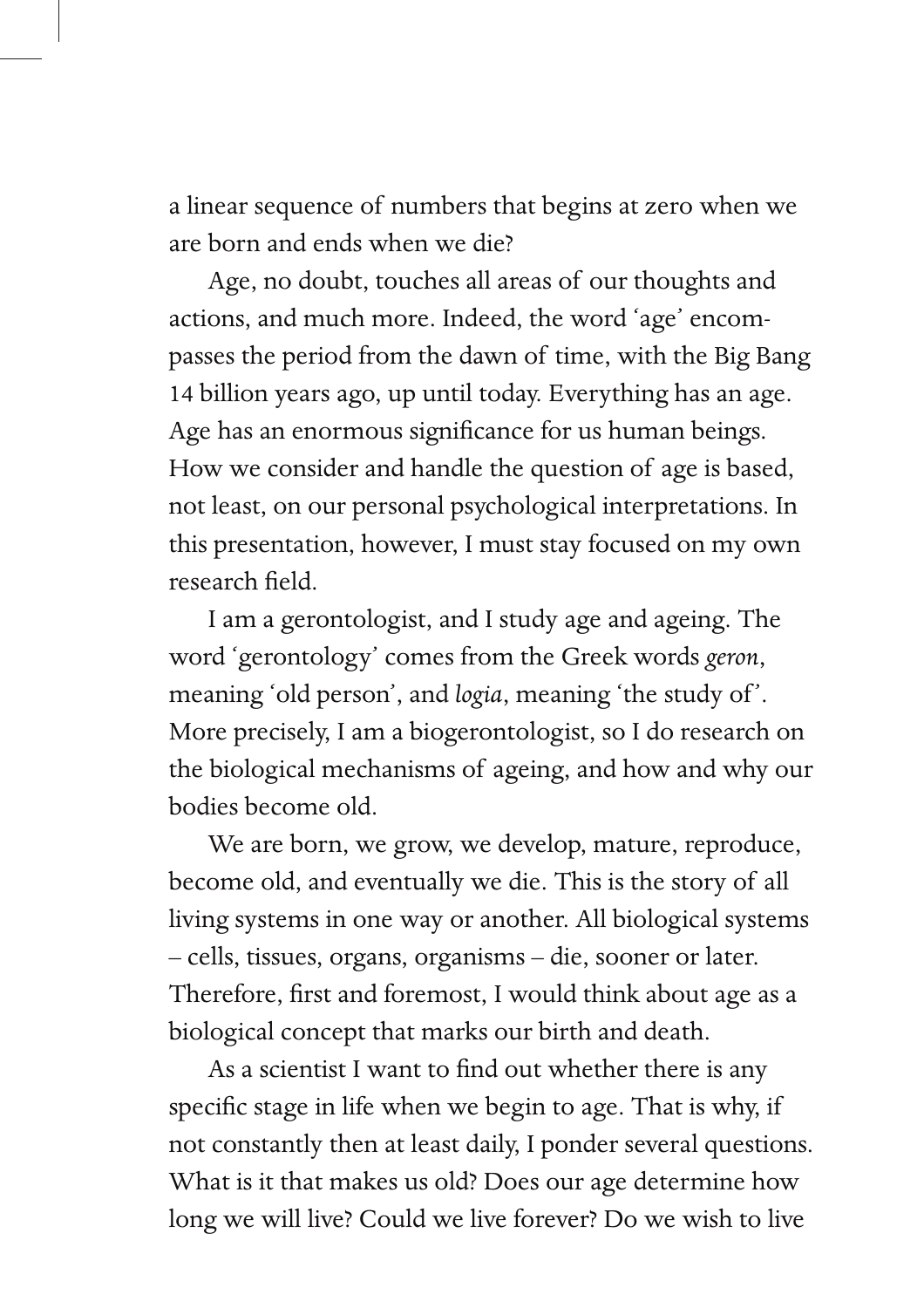forever? Should we live forever? These questions surely give pause and call upon reflection.

## **THE RIGHT AGE TO DIE**

About twenty years ago, Hannibal, the eldest son of my brother, died quite suddenly. He was 17. My father, 80 at that time, was very sad and was grieving, just like the rest of the family. From the depths of his sorrow he said: "The death of this young man is not right. If I had died, that would have been the right age, but not him …"

The right age to die? Is there a 'right' age to die?

 This made me wonder, and made me think, and ponder some more. The question of whether there is a right age to die also opened up new perspectives in my research. I started to think about the very word 'lifespan'. What does it really mean? Up to what age could we live? Up to what age should we live? Up to what age would I like to live? And why?

 When I look at the life around me – potted plants in my window, fluttering butterflies in the garden, my loyal  $\frac{\text{coker}}{\text{coker}}$  spaniel Kutta – it is easy to see that lifespan is limited. Sooner or later everyone, and everything, will die.

 That's how it has been since life started on our planet about 3.8 billion years ago. Give or take. We don't know exactly when or how. We have no first-hand account or witness to that, since no individual has been living continuously from that time. Hundreds of thousands of different species and life forms, for example dinosaurs, have lived and disappeared.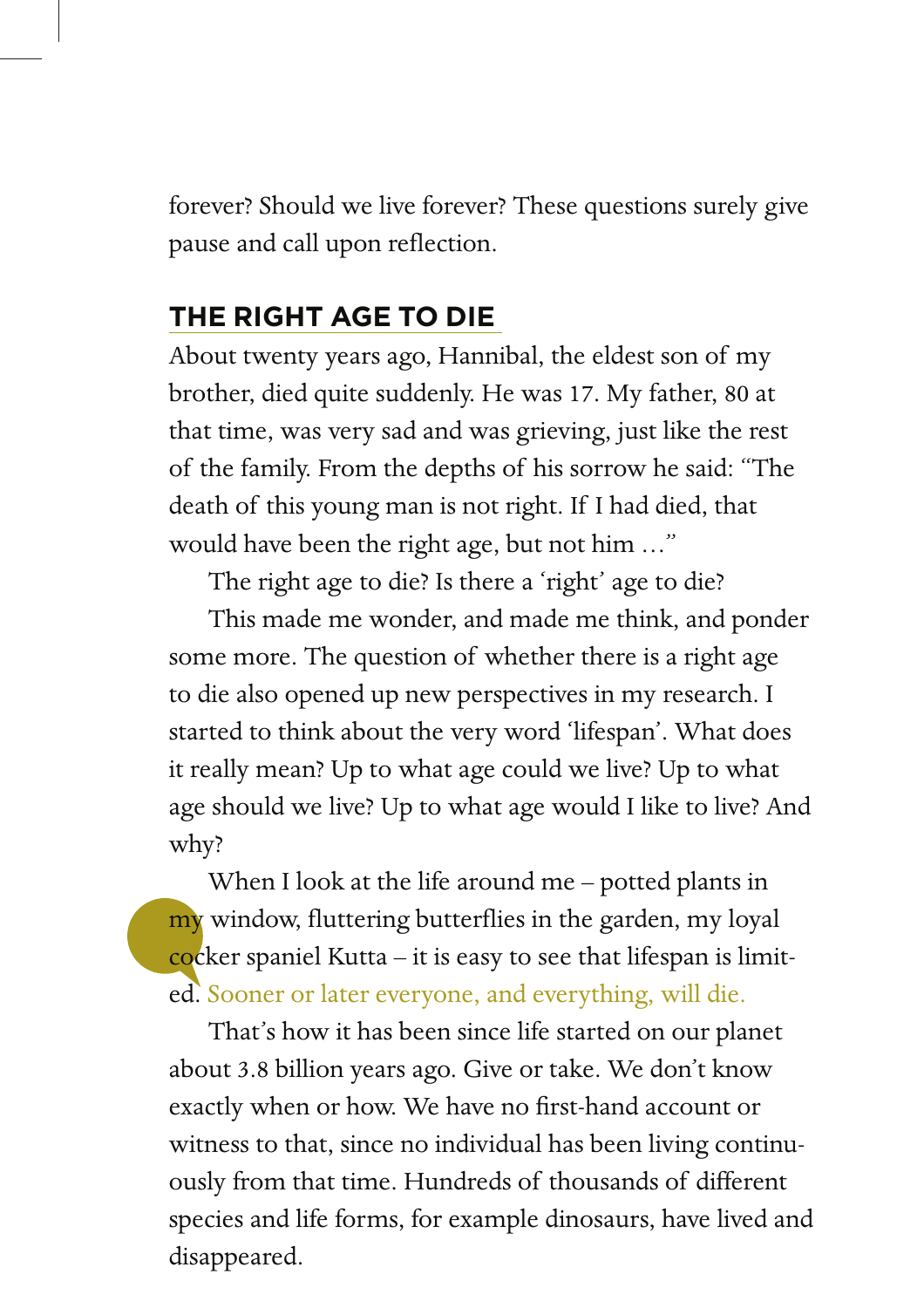Our own species, *Homo sapiens*, is less than half a million years old, but no individual human being has survived for that long. Far from it. At best, some of us can hope to survive some ten or twelve decades.

 Perhaps one day our species will also die out. We don't know how long the lifespan of our species is. Or, at a more personal level, how much time I have as Suresh Rattan. I cannot predict either of these things, and I am a biogerontologist. A bit embarrassing, isn't it?

## **MADAME CALMENT'S RECORD**

122 years, 5 months and 14 days. I don't know whether I will live to this age. But what I do know is that this is the documented record for the maximum human lifespan, so far.

 The holder of this spectacular record is Madame Jeanne Louise Calment. She lived from 21 February 1875 to 4 August 1997, in the city of Arles in France. Although other claims have been made of much longer lifespans, for example 150 or 175 years, my gerontologist colleagues have always rejected such claims as unproven, and most probably fake.

 Of course, 122 years is no age at all compared with what Methuselah supposedly achieved. According to the Old Testament, Methuselah lived to the ripe old age of 969. Still, the Bible is not the only religious text in which a description of people living to hundreds or even thousands of years can be found. Almost all cultures have myths that tell similar tales of extremely long lives. Nevertheless, most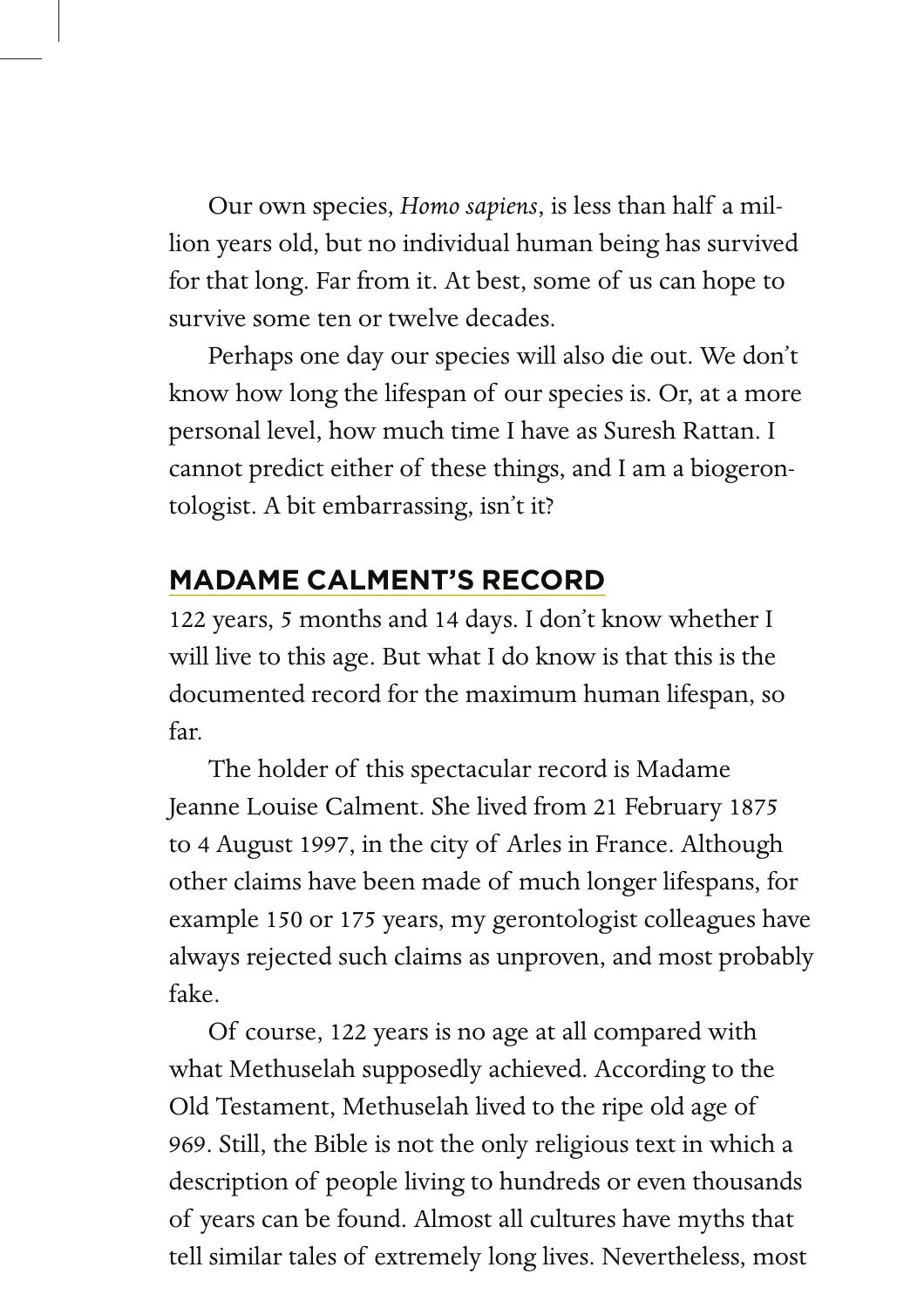scientists regard such claims as just that: myths, fanciful tales, the stuff of imagination.

 The maximum lifespan of a species usually refers to data from the zoological records on how long any one individual of that species has survived so far. It also tells us that even though only one individual has reached that age so far, it is possible, in principle, for all other members of that species to also reach or potentially exceed that limit.

We do not know when the human maximum lifespan record, held by Madame Calment, will be broken. We cannot predict exactly how long any person will live. Even after a terrible car accident or a terminal cancer diagnosis, there is no sure way to tell at what age or at what point in time the individual's death will occur. Nobody could predict that 4 August 1997 would be the last day of Madame Calment's life. Did she herself think that was the right time for her to die?

 The maximum lifespan for humans is not a permanent, fixed limit. Sooner or later, Madame Calment's record will be broken. I know it will. After all, I am a biogerontologist!

Somehow we find it easier to bear the death of a person like Madame Calment, who died at an advanced age. On the other hand, it is extremely traumatic and difficult to face the death of a small child or a young person. That is how it was for my father when he mourned the death of his grandson of 17. That was definitely not the right time for Hannibal to die.

 We also have other ways of measuring lifespan. The average lifespan of a population, for instance. Governments depend on this type of lifespan measurement to make vari-